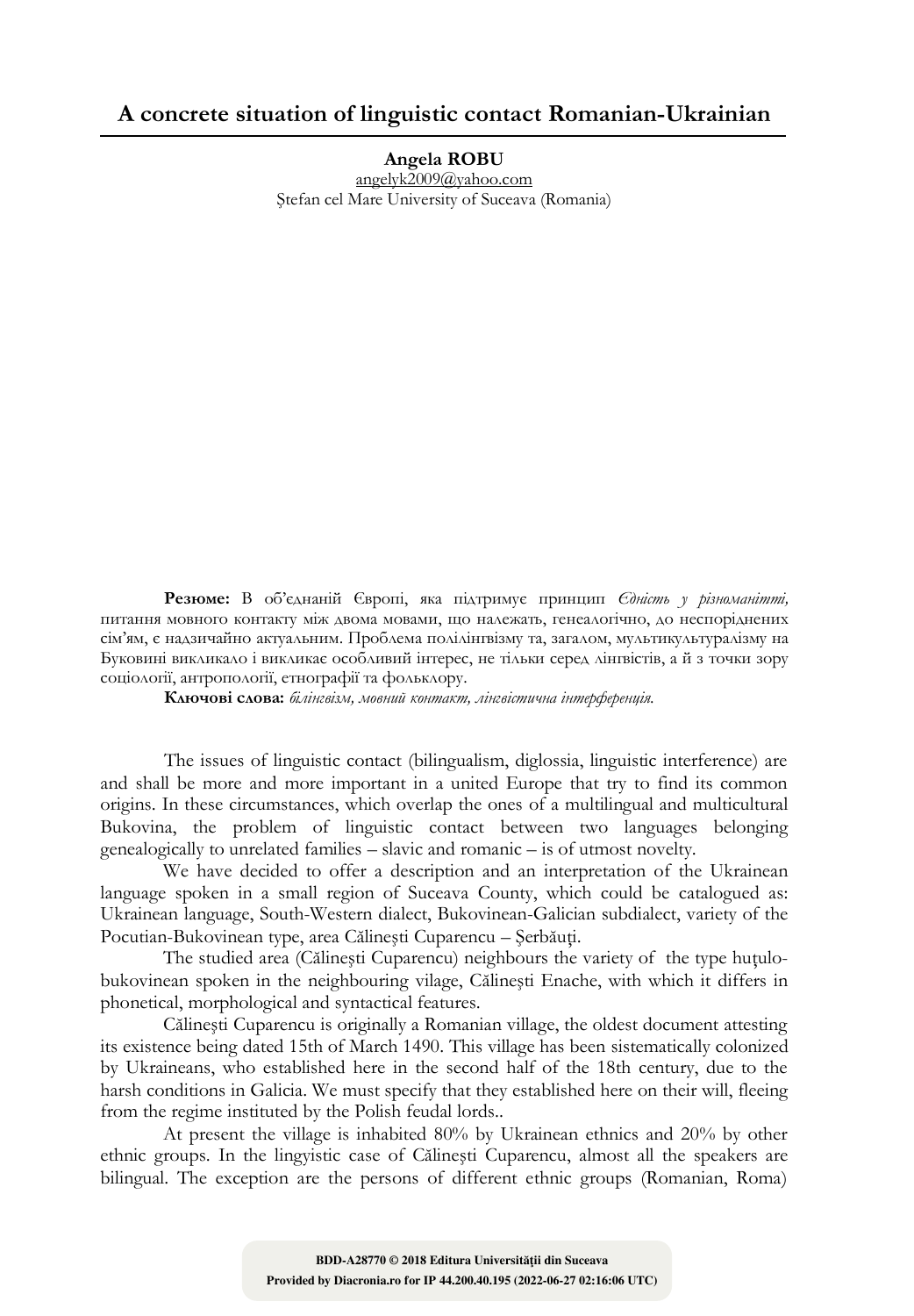recently entered in the community. Romanian and Ukrainean languages interfere without a competition between the two languages. Within families and in usual conversations Ukrainean prevails. The administrative and technical-scientific language appeal to the Romanian terms, the Ukrainean ones being unknown to the speakers that interrupted the contact with the evolution of Ukrainean language.

Following the classification of the *The General Dictionary of Linguistic Sciences*, we have noticed that the linguistic situation of the Ukrainean speakers in the researched area is determined by several factors:

- according to the family environment from which they come (families with both parents Ukrainean or with one Ukrainean and the other of different ethnicity);
- age of the speakers (elderly people prefer communicating in the mother language while children and younger people prefer the Romanian language, though they can speak Ukrainean too);
- area in which they live (those living in the central area speak well both Ukrainean and Romanian. There is also a more isolated area where only the Ukrainean language is used, the speakers here expressing themselves with difficulty in Romanian language, and the children learning Romanian only in school);
- occupation (the persons that work in the city or in the local administration speak more Romanian, using Ukrainean mostly in the community and in family).

Below we will just show you a few elements regarding the history and the dialectal structure of Ukrainean language. We refer here to some linguistic facts that contribute to the individualisation of Ukrainean among slavic languages. Among the most important particularitie we mention:

- the existence of a characteristic vowel (*и*) between *i* and *e*: *колиска* "craddle", *син* "son", *книга* "book";
- very many soft consonants (long): *життя* "life", *обличчя* "chick", *суддя* "judge";
- the singular feminine vocative ends in *o*: *жінко*, *Наталко*, and in the masculine ends in *-e*: Миколе, *Петре*, *чоловіче*.

Ukrainean has evolved from the Eastern common slavic, obtaining as of the 11th century a regional specificity, known as Southern Russian. The specific features of Ukrainean appear as early as the 12th century (alternation between *у* and *в*, *е* and *o* after a whistling and *j*, endings *-ови*, *-еви* in dativ singular, masculine, ending *-i* in the genitive singular of the nouns that end in *-я* (*земля – землі*), the apparition of the preterite from ending in -*m*<sup>b</sup>), but sperates as a distinct language only in the 14<sup>th</sup> century. The history of Ukrainean language has two stages: *the old age* (up to the 18th century) and *the modern age* (from the 19th century up to the present day). All of the histories of the Ukrainean language mention the decisive contribution of Taras Şevcenko's work.

In what the dialectal structure of this slavic language is concerned, the quasigeneral classification comprises three dialects: polisian (*полійський*) or northern (*північноукраїнський*), soutn-western (*південно-західний*), south-eastern (*південно-східний*). The most similarities have been noticed between the south-eastern and sount-western dialects, while the polisian (northern) has a specific phonetic system and grammar level (morphology and syntax), and on the lexical level difers obviously from the varieties of the southwestern dialect. It is considered the the base of the Ukrainean literary language is the south-eastern dialect (varieties from from the middle Dnieper).

By studying the varieties of the south-western dialect we came to the conclusion that the investigated area belongs to the south western dialect, Bukovinean-galician subdialect,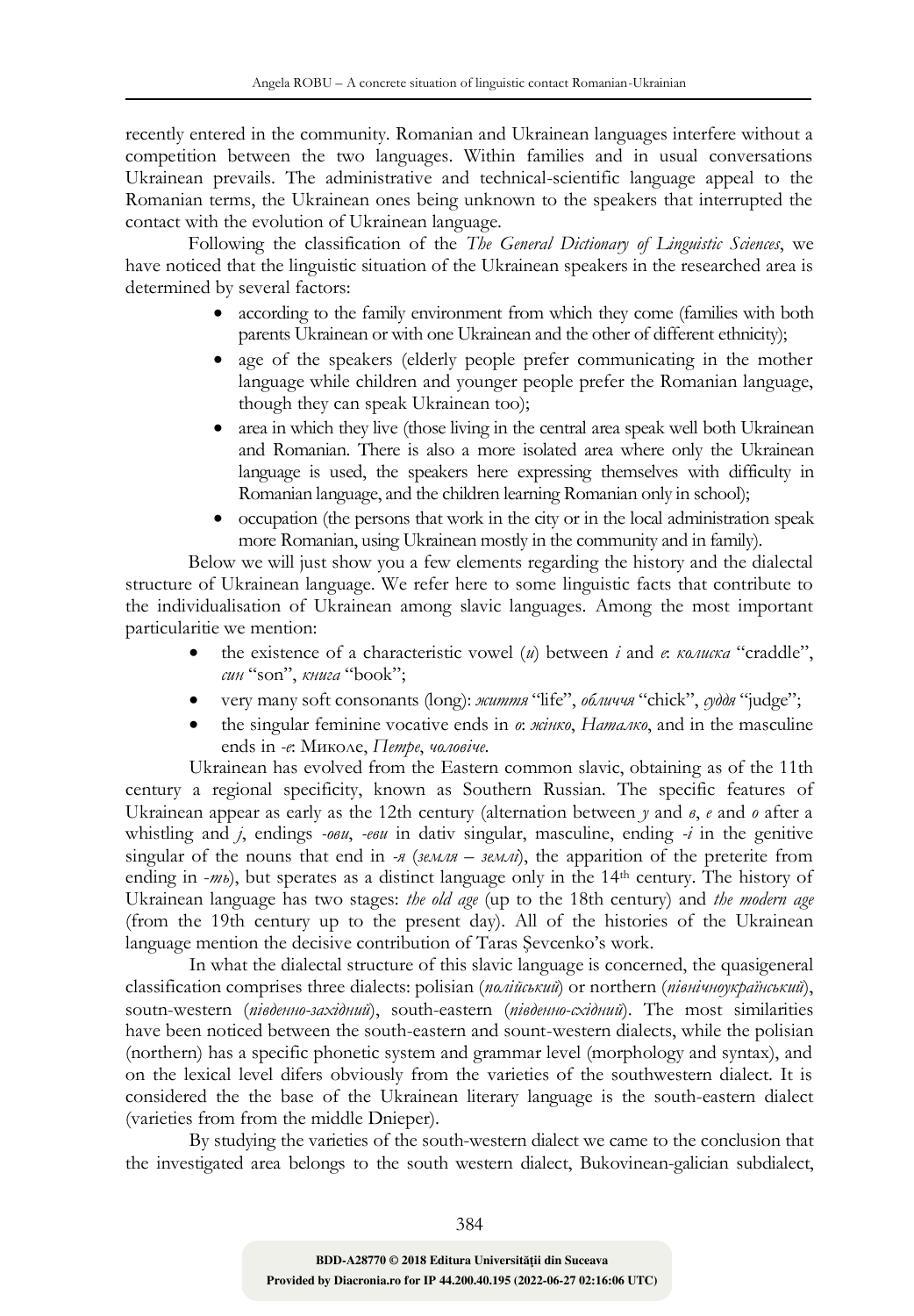variety of the pocuto-bukovinean type. Among the most important features of the pocutobukovinean varieties (specific to the variety we researched) we mention the following:

- at the phonetic level: the consonants  $c'$ ,  $\psi'$  placed at the end of the word are pronounced hard: *хтос*, *хлопи*<sup>*ец*</sup>, *дес*; the passing of the dentals *д*, *m* into  $\kappa$ , *g* especially when they are followed by *i* or *u* (this transformation results from the stron palatalization): *к'ишко*, *g'іўч'іна*; the palatalization of the vibrant *p* within or at the end of the word: *пор'идок*, *вакар'*, *дохтор'ка*;
- at the morphologic level: the formation of the degrees of comparison of adjectives and adverbs by means of suffixes -*iшч*'-, -*іш*'-, -*ч*-: *даўн'іши<sup>е</sup> ĭ*, *менче*, also by means of the particle *маĭ*: *маĭ добра*, *маĭ борзо*; there are used forms of infinitive that end in -*чи*, -*чі*: *п'ічи*, *стрич'і*, usage of the forms of the 2nd conjugation, 3rd person plural omitting the final *т* : *уни хоg'е*, *нос'е*, *мус'е*;
- at the lexical level one may notice the preservation of older words that do not correspond to the norms of the literary language any longer: *кн'ігиен'а*, *веремн'і*, *дзиґарок*, *куча*; as well as terms of Romanian origin: *дзестр'а*, *пагар'*, *сарака*, *дулч'иц'і*, *тав'іца*, *вакар'*.

As all the linguists involved in the problem of the languages in contact have noticed, most of the times, in a natural way, the two languages do not have the same inventory of phonemes and allophones. In this situation an adaptation from the system of the receiving language of the phonemes that exist only in one of them takes place. Usually, in these situations,  $n$ , the new phoneme is non-articulated an made up of a sequence." (Sala, 1997: 61)

In what vocalism in concerned, one may notice the preservation of some old phonetical features that do not correspond to the literary language any longer: after palatal consonants *a* coses to *i*, when in non stressed position (*ч'існок* – часник; *памн*'*ік*' – пам'ять, *м*'*іс*'*іц*' – місяць); preservation pf the vowel *o* in a series of words where where in the literay language there is *a*: *колач* – калач, *богач* – багач, *ломити* – ламати. AA phonetic feature that distinguishes the language variety in Călineşti Cuparencu from the Ukrainean varieties in the neighbouring villages (Călinești Enache, Călinești Vasilache, Măritei, Dărmăneşti), as well as from the hutsul variety, but nears it to the literary language is the usage of *'a*, at the beginning of the word in stressed position ahereas in the mentioned varieties is *ê*: *jáма – jêма*, *jáсно – jêсно*, *jáблуко – jêблуко*, *jáгода – jêгода*, *jáрка – jêрка*. But, when *'a*, at the beginning of the word is in unstressed position we have *'и*: *jи е гн'í*.

We may notice that the replacement of  $\theta$  with  $\gamma$  in some word borrowed from Romanian: *кумпаратíва* (< rom. *cooperativă*), *кулáстра* (< rom. *colastră*), *бурдéĭ* (< rom. *bordei*),  $k$ *yndýkmop* ( $\leq$  rom. *conductor*). In comparison with the Ukrainean literary language in which *u* very rarely at the beginning of the word, in the variery this happens more often, being used in loans from Romanian that begin with *î* or *e*: *иґзiстуwáти<sup>е</sup>* (< rom. *a exista*); *си<sup>е</sup> импакáти<sup>е</sup>* (*<* rom. *a se împăca*); *импл'інúти<sup>е</sup>* (*<* rom. *a împlini*); *инкуркатýра* (< rom. *încurcătură*); *инкрéдиер'а* (< rom. *încredere*). Also, the presence in the variety of words containing diphthongs is due to Romanian language, this phenomenon being not characteristic to Ukrainean language: *балáур* (< rom. *balaur*), *караýш* (< rom. *cărăuş*), *кулоар'а* (< rom. *culoare*).

In what the consonants are concerned, we have noticed the greater frequency of some consonants in the variety in comparison to the literary Ukrainean. The sound  $\phi$  did not exist in the slavic common language and has entered the variety in Călineşti, as well as in the Ukrainean literary language from other languages together with the loans. The higher frequency of  $\phi$  in the variety in comparison to the literary language is due to numerous loans from Romanian, Polish and German,: *ф'ін* (< rom. fin); *тр'iфóĭ* (< rom.